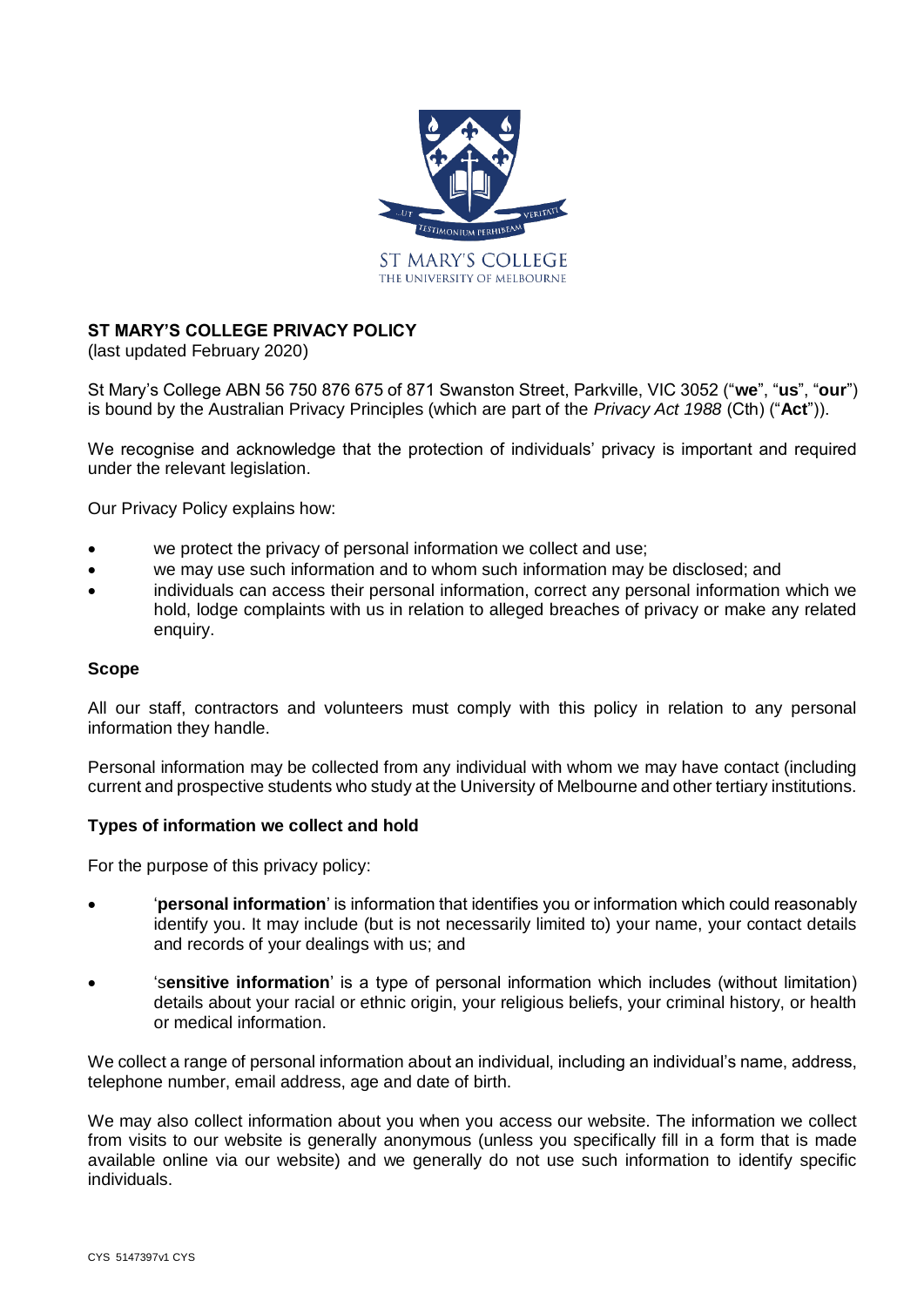However, due to the nature of internet protocols, such information may contain details which may identify a particular individual (including the IP address of the computer accessing our website, the internet service provider used by the individual, the web-page directing the individual to our website and the individual's activity on our website).

#### **How we collect personal information**

Generally, we will only collect personal information using lawful means. We may collect personal information about an individual from a variety of sources and in a variety of ways, including:

- a form (either physical or online) that is completed and submitted to us, including when a registration form to become a student resident is completed and submitted to us;
- a telephone, email or in-person inquiry or discussion about us and/or the services that we provide;
- mail correspondence, emails and other electronic means (including by accessing our website and the use of the "contact us" form on our website);
- publicly available sources of information;
- references from tertiary institutes (such as the University of Melbourne) or other residential colleges about an individual student;
- parents and/or quardians of a student:
- from job applicants, staff members and volunteers (including applicants to become volunteers);
- in the course of undertaking research;
- direct contact in the course of us providing student services or administration;
- in the course of conducting resident/student satisfaction surveys;
- from students past and present in order to maintain a database of past and present students (including an alumni database);
- from accommodation and event registration forms or residential accommodation bookings; and
- as otherwise required in order to enable us to manage and conduct our business.

We will usually collect personal information about an individual directly from that individual, unless it is unreasonable or impracticable to do so. Additionally, we will usually only collect personal information when we specifically ask for that information. However, from time to time, we may receive unsolicited personal information about an individual. In accordance with our statutory obligations, we will determine whether or not we could have collected that information lawfully; if we decide that we could not have done so lawfully, then we will promptly destroy or de-identify such information.

We may collect data from our website using various technologies and processes, including 'cookies'. A 'cookie' is a text file that our website transmits to an individual's browser which is stored on the individual's computer as an anonymous tag identifying the individual's computer to us. A browser can be configured to disable cookies; however, parts of our website may not function properly (or at all) if cookies are disabled.

From time to time, we may seek consent from residents or their parents/guardians (in the case of residents under the age of 18) to using the resident's name, image and likeness in materials produced or published by us or on our behalf, including newsletters, magazines, posters and other advertising materials to promote us and our services. Where the resident (or his/her parent/guardian) does not consent to our use of his/her name, image and likeness being used by us in this manner, we will refrain from using the resident's name, image and likeness. Additionally, a resident (or his/her parent/guardian) may at any time withdraw their consent and we will promptly remove the name, image and likeness from the materials produced or published, to the extent practical.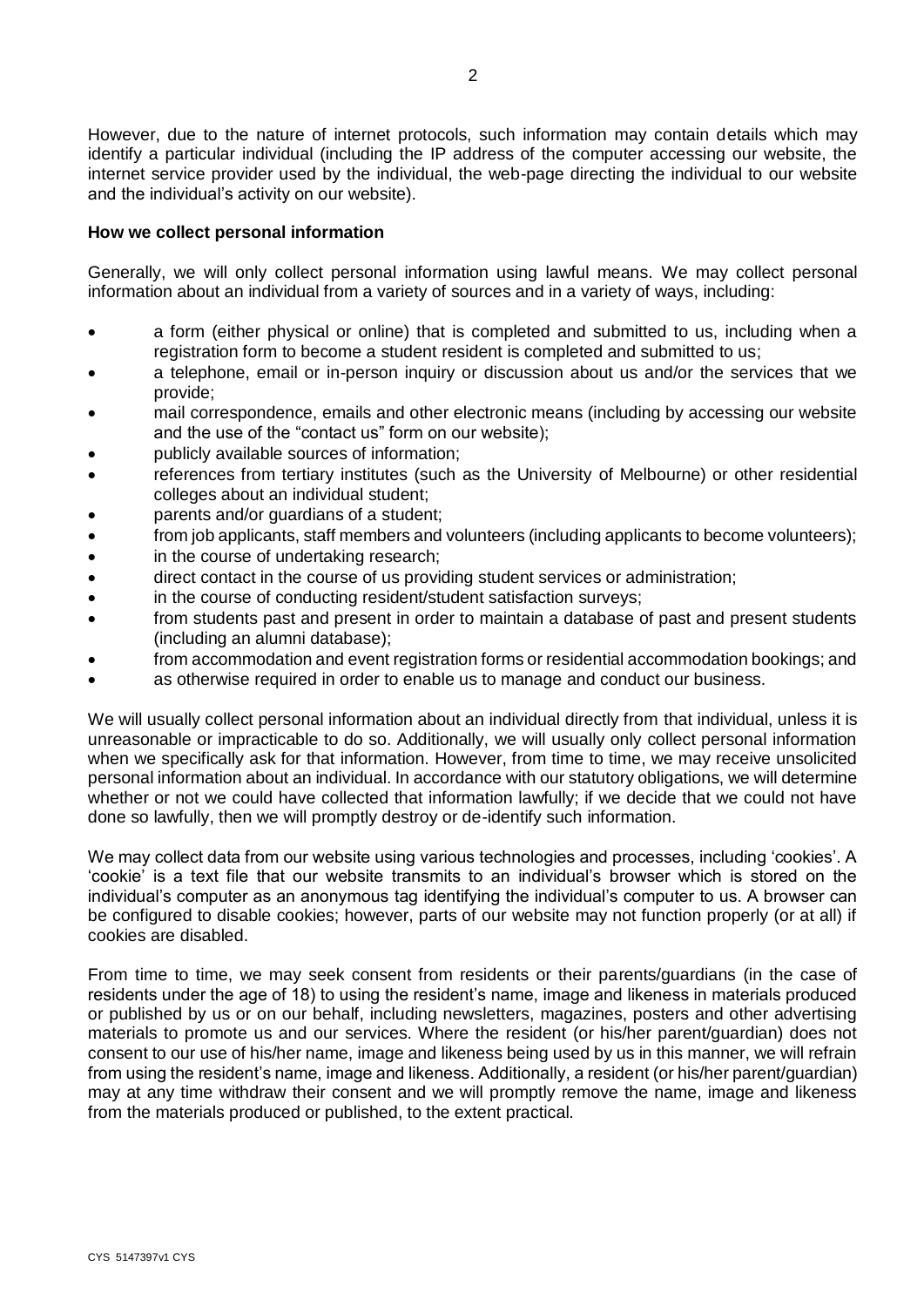# **How we use personal information we collect**

We generally only use personal information for the primary purpose for which personal information is collected or a secondary purpose when permitted by the Act.

To the extent that we collect "sensitive information" (as the Act defines the term), then we would only use such information for the primary purpose of collection and for any secondary purposes which are directly related to the primary purpose and you would reasonably expect us to use or disclose the information for the secondary purpose.

We may use or disclose personal information (including sensitive information) for a purpose other than the primary purpose of collection if we are authorised or required by law.

We collect personal information for the purposes of:

- facilitating our ability to function as an educational institution;
- other administrative functions, including assessing job applicants and managing volunteers;
- fulfilling our duty of care to its resident students;
- complying with our legal obligations owed to the State and Commonwealth Governments in relation to the provision of our services to resident students;
- addressing queries or resolving complaints;
- marketing ourselves and the services we provide to current and prospective residents;
- keeping interested individuals informed on matters relating to the provision of services through our correspondence, newsletters, magazines and reports;
- maintaining our archives and retaining information of past residents for heritage, alumni engagement and donor purposes;
- seeking and administering donations and bequests made to us.

Without limiting the foregoing, we may disclose personal information to third parties in the following circumstances:

- when we publish newsletters, publications and other materials which include the names, images or likenesses of students, alumni and friends;
- communicating enrolment applications to and from The Intercollegiate Office at The University of Melbourne;
- engaging in fundraising activities to benefit us;
- assisting with The University of Melbourne on various alumni engagement and donor initiatives;
- conducting reference checks on prospective students who wish to reside at our facilities (including reference checks with secondary schools);
- informing The University of Melbourne or other tertiary institutes where students are enrolled in relation to academic performance;
- informing The University of Melbourne in relation to fundraising and development activities;
- informing Centrelink of a student's enrolment details if the student is in receipt of payments from Centrelink;
- releasing statistical information to the Department of Home Affairs;
- releasing statistical information to the Department of Education; and
- informing the Australian Taxation Office of a student's taxation liabilities.

We may also disclose personal information we collect from individuals to third parties, such as our bankers, professional advisers, courts, tribunals, regulatory authorities, other companies and individuals for the purpose of: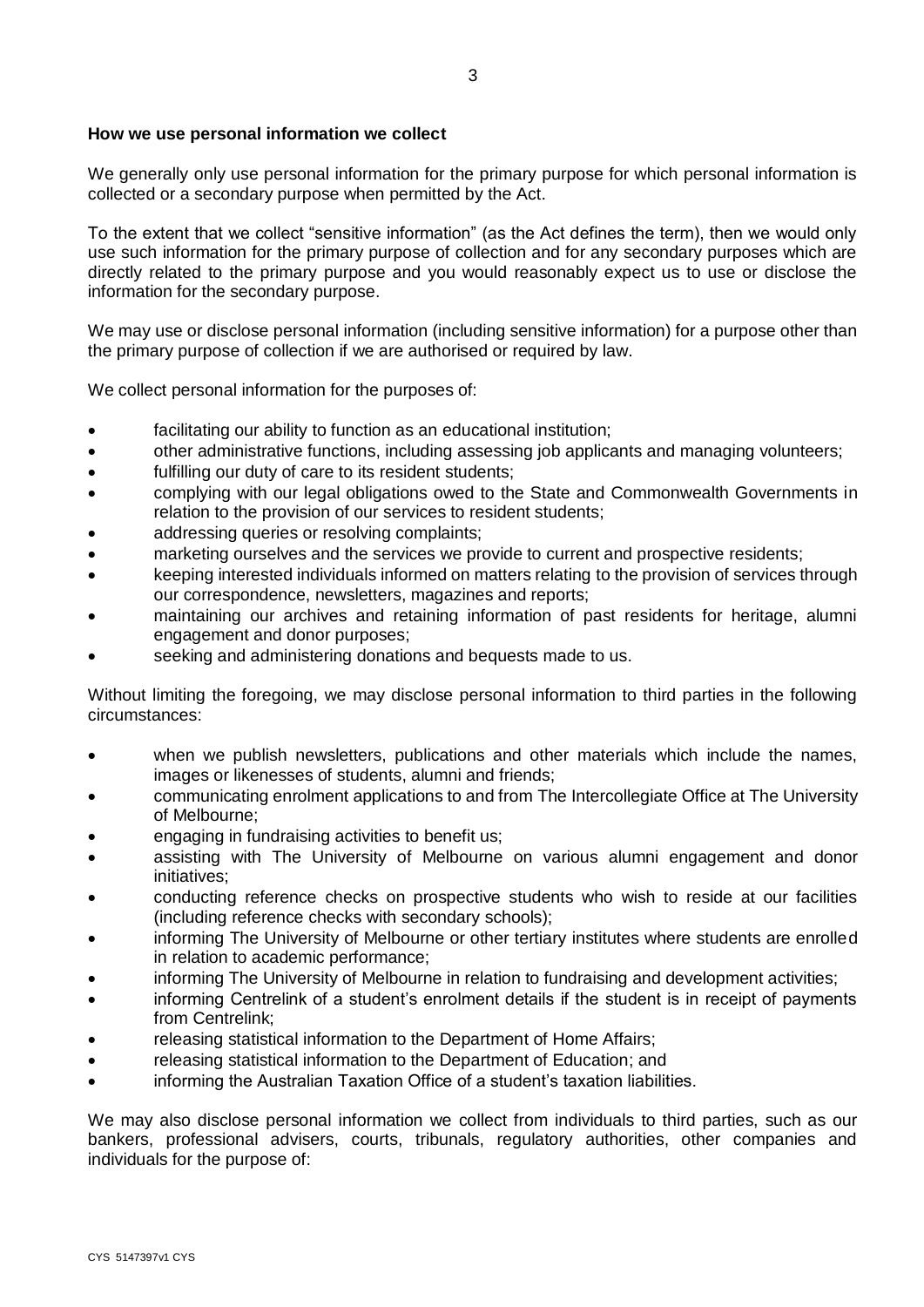- complying with our obligations owed to an individual under any contract between us and the individual, or as required by law;
- enabling those third parties to perform services on our behalf or for our benefit; and
- recovering debts where amounts owed to us in consideration for services we provide remain due and outstanding beyond relevant payment terms.

Third parties we engage from time to time may have access to personal information we hold about individuals, but we do not authorise them to use such information for any purpose other than facilitating the completion of their obligations owed to us.

We may disclose personal information (including sensitive information) held about an individual to The University of Melbourne or to another tertiary institute, another college, government departments (where we must disclose such information for the purpose of us complying with our legal obligations), medical practitioners, recipients of our publications, and our current and past students in relation to their access to and enjoyment of our archives and alumni database.

We may use sensitive information about an individual for the purpose of arranging for the provision of health services to that individual where required. We may disclose personal information (including sensitive information) to a medical professional or to a health service provider where that medical professional or health service provider is providing medical care to that individual. We may disclose personal information where it is reasonably necessary to prevent harm.

# **Effect of non-provision of personal information; anonymity and pseudonymity**

From time to time you may be able to deal with us anonymously or by using a pseudonym. For example, without limitation, if you have a general inquiry about us, and/or our services, we may be able to respond to your inquiry on an anonymous or pseudonymous basis.

However, if you do not provide the personal information we request, or you provide the information anonymously or pseudonymously, then we may be unable to fulfil our functions or provide our services to you or to discharge our duty of care to you.

Further, in some situations, we may need to verify your identity as part of our response to a request to access and/or correct personal information we hold about an individual, or as part of our complaints handling procedure. If we cannot verify your identity, or you continue to engage with us on an anonymous or on a pseudonymous basis, then we may be unable to complete your request or pursue our complaints-handling procedure.

#### **Direct marketing**

We may directly market our services to you on the basis that you would reasonably expect us to do so, where we have already collected your personal information. Where we collect personal information about you from a third party, we will not use that information to directly market to you without your consent.

We will also comply with other laws relevant to marketing, including the *Spam Act 2003* (Cth), the *Do Not Call Register Act 2006* (Cth) and the *Competition and Consumer Act 2010* (Cth).

All direct marketing communications which we send will include an easy opt-out procedure if at any time you wish for us to stop sending you marketing communications.

#### **Cross-border transfer or disclosure of information**

We do not disclose an individual's personal information to entities outside Australia except in special circumstances and generally with the consent of the individual concerned.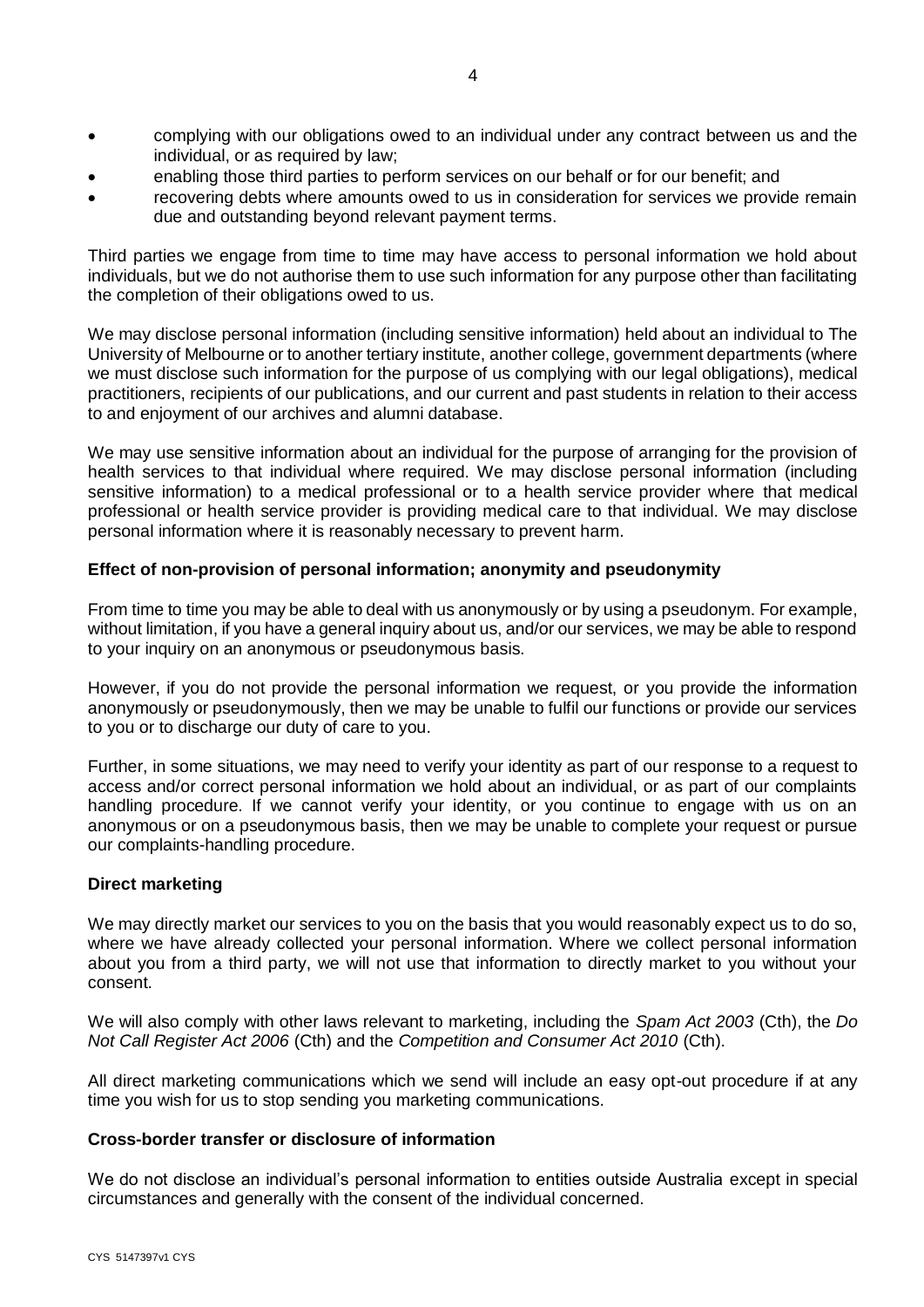In the unlikely event we engage in cross-border disclosure of personal information, we will endeavour to ensure that adequate security mechanisms are in place to protect the information disclosed. Wherever reasonably practicable, we will first seek your consent to such cross-border disclosure. Where you consent to such disclosure, you will be exempt from the requirements of the *Act* in relation to such disclosed information. Where it is not reasonably practicable for us to obtain your consent, we will otherwise comply with the requirements of the *Act*.

#### **Quality and security of information**

We take reasonable steps to ensure that, having regard to the purpose for which the information is to be used or disclosed by us, the personal information we collect, use, hold or disclose is accurate, complete, up-to-date and relevant to our functions or activities, and the purposes for which we collect such information.

Additionally, we will take reasonable steps to destroy or de-identify personal information about an individual if we no longer require that personal information.

We have implemented procedures and adopted reasonable technical and other security measures to minimise the possibility that the security of personal information is not compromised.

We generally store personal information we collect from or about individuals on a secure server. We encrypt such information and all internet links we maintain have firewalls to ensure a reasonable level of security.

We will only retain personal information for the period necessary for the use for which such information is submitted to us.

#### **Accessing and correcting personal information we hold**

Where we hold personal information about an individual, that individual is entitled at any time (upon request) to access the personal information we hold about that individual.

Where we receive a request to access the personal information we hold about an individual, we will respond within a reasonable period of time. Unless it is impracticable for us to do so, we will generally provide access to the requested information in the manner requested.

Please note that we are entitled to charge a reasonable administrative fee to cover our costs incurred in providing access to the personal information we hold about an individual.

Please also note that we reserve the right to verify the identity of the person making an access request, to ensure that we are not inadvertently disclosing personal information to an individual not entitled to access such information.

We may from time to time refuse to provide access to the information we hold about an individual, in accordance with the provisions of the *Act*. Where we refuse access, we will explain the reasons for refusal in writing and provide details in relation to the relevant complaint procedure.

As noted above, we take reasonable steps to ensure that the information we collect, hold, use and disclose about an individual is complete, up-to-date and accurate. However, if at any time an individual believes that personal information we hold is incorrect, incomplete, outdated or inaccurate, the individual has the right to request that we amend such personal information. If we refuse the correction request, then we will provide written reasons and information about the complaints-handling process should the individual not be satisfied with those reasons.

Where information about an individual is corrected and such information has been disclosed by us to a third party, we will take reasonable steps to notify the third parties of the correction.